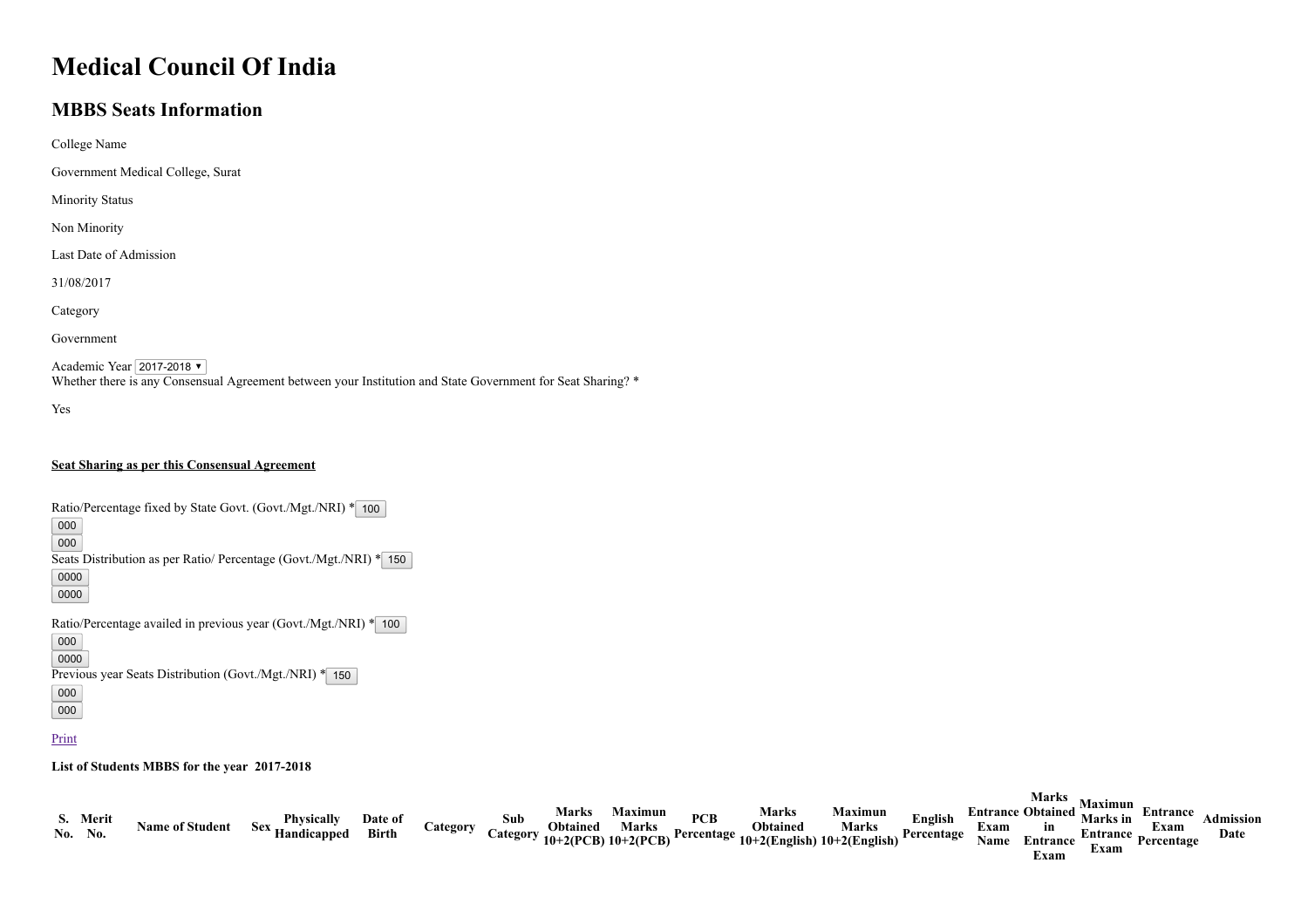| $\mathbf{1}$ | - 55    | PATEL ANSH<br>NILKESHKUMAR                                |   | M No | 23/09/1999 Govt | <b>UR</b>  | 268 | 300 | 89.0 | 83 | 100 | 83.0 | <b>NEET</b> | 605 | 720 | 99 | 10/08/2017 |
|--------------|---------|-----------------------------------------------------------|---|------|-----------------|------------|-----|-----|------|----|-----|------|-------------|-----|-----|----|------------|
|              | 2 307   | <b>JOSHI HEM VIKI</b>                                     |   | M No | 27/02/1999 Govt | <b>UR</b>  | 289 | 300 | 96.0 | 81 | 100 | 81.0 | <b>NEET</b> | 524 | 720 | 98 | 10/08/2017 |
|              | 3 299   | ASAWA SHIVANI<br><b>VITTHALDAS</b>                        |   | F No | 23/10/1998 Govt | <b>UR</b>  | 279 | 300 | 93.0 | 79 | 100 | 79.0 | <b>NEET</b> | 526 | 720 | 98 | 10/08/2017 |
|              | 4 293   | YADAV AARTI<br>RAMESHCHANDRA                              |   | F No | 09/05/1998 Govt | UR         | 227 | 300 | 75.0 | 74 | 100 | 74.0 | <b>NEET</b> | 527 | 720 | 98 | 10/08/2017 |
|              | 5 265   | <b>GADHIYA NAYAN</b><br>MAHESHBHAI                        |   | M No | 06/12/1999 Govt | UR         | 285 | 300 | 95.0 | 88 | 100 | 88.0 | <b>NEET</b> | 534 | 720 | 98 | 10/08/2017 |
|              | 6 431   | <b>CHAVDA MITUL</b>                                       |   | M No | 14/04/2000 Govt | <b>OBC</b> | 267 | 300 | 89.0 | 76 | 100 | 76.0 | <b>NEET</b> | 506 | 720 | 97 | 10/08/2017 |
|              | 7 174   | SAMIR BHARATBHAI $_{\rm M}$<br><b>VANANI</b>              |   | No   | 16/02/1999 Govt | UR         | 270 | 300 | 90.0 | 83 | 100 | 83.0 | <b>NEET</b> | 552 | 720 | 99 | 11/08/2017 |
|              | 8 173   | KUMHAR SANTOSH<br>SANWARMAL                               |   | M No | 25/04/1997 Govt | <b>UR</b>  | 177 | 300 | 59.0 | 60 | 100 | 60.0 | <b>NEET</b> | 553 | 720 | 99 | 10/08/2017 |
|              | 9 3872  | NAGEKAR RAJ<br><b>HARISHBHAI</b>                          |   | M No | 29/01/2000 Govt | <b>ST</b>  | 272 | 300 | 90.0 | 71 | 100 | 71.0 | <b>NEET</b> | 292 | 720 | 83 | 11/08/2017 |
|              | 10 868  | <b>RATHOD</b><br><b>RAHULBHAI</b><br><b>JORSHANGBHAI</b>  |   | M No | 19/02/2000 Govt | <b>OBC</b> | 287 | 300 | 95.0 | 79 | 100 | 79.0 | <b>NEET</b> | 448 | 720 | 95 | 11/08/2017 |
|              | 11 4992 | <b>DIVYESHVARI</b><br><b>SHAILESHBHAI</b><br><b>PATEL</b> |   | M No | 20/08/2000 Govt | <b>ST</b>  | 209 | 300 | 69.0 | 72 | 100 | 72.0 | <b>NEET</b> | 263 | 720 | 79 | 11/08/2017 |
|              | 12 270  | PRANJAL GUPTA                                             |   | F No | 15/04/1999 Govt | <b>UR</b>  | 282 | 300 | 94.0 | 90 | 100 | 90.0 | <b>NEET</b> | 533 | 720 | 98 | 11/08/2017 |
|              | 13 286  | <b>PATEL ZEEL</b><br>PRAKASHBHAI                          |   | M No | 19/03/1999 Govt | UR         | 272 | 300 | 90.0 | 78 | 100 | 78.0 | <b>NEET</b> | 529 | 720 | 98 | 11/08/2017 |
|              | 14 5260 | PATEL MANAN<br>MAHESHBHAI                                 |   | M No | 12/06/2000 Govt | <b>ST</b>  | 246 | 300 | 82.0 | 82 | 100 | 82.0 | <b>NEET</b> | 257 | 720 | 78 | 11/08/2017 |
|              | 15 1507 | <b>JAY SATISHBHAI</b><br><b>RANA</b>                      |   | M No | 15/11/1999 Govt | <b>OBC</b> | 264 | 300 | 88.0 | 69 | 100 | 69.0 | <b>NEET</b> | 396 | 720 | 92 | 11/08/2017 |
|              | 16 1323 | PARMAR PARTH<br><b>KAMLESHKUMAR</b>                       |   | M No | 18/04/2000 Govt | ${\rm SC}$ | 287 | 300 | 95.0 | 75 | 100 | 75.0 | <b>NEET</b> | 409 | 720 | 93 | 11/08/2017 |
|              | 17 316  | NISHI CHANDRESH<br><b>SHETH</b>                           | F | No   | 16/09/1999 Govt | <b>UR</b>  | 269 | 300 | 89.0 | 90 | 100 | 90.0 | <b>NEET</b> | 523 | 720 | 98 | 14/08/2017 |
|              | 18 343  | <b>AAYUSHI JAIN</b>                                       |   | F No | 01/03/1998 Govt | <b>UR</b>  | 275 | 300 | 91.0 | 91 | 100 | 91.0 | <b>NEET</b> | 518 | 720 | 98 | 22/05/1998 |
|              | 19 380  | <b>HEENA SHRIKANT</b><br><b>KHISTI</b>                    |   | F No | 09/02/1998 Govt | <b>UR</b>  | 281 | 300 | 93.0 | 87 | 100 | 87.0 | <b>NEET</b> | 512 | 720 | 97 | 21/08/2017 |
|              | 20 290  | <b>SHAH SARA</b><br><b>RUPANG</b>                         |   | F No | 24/12/1998 Govt | UR         | 261 | 300 | 87.0 | 77 | 100 | 77.0 | <b>NEET</b> | 527 | 720 | 98 | 21/08/2017 |
|              | 21 5174 | <b>RATHVA</b><br><b>SACHINKUMAR</b>                       |   | M No | 07/06/2000 Govt | <b>ST</b>  | 223 | 300 | 74.0 | 66 | 100 | 66.0 | <b>NEET</b> | 259 | 720 | 78 | 21/08/2017 |
|              | 22 276  | <b>SHARMA</b><br><b>KRISHNAKANT</b><br><b>RAMGOPAL</b>    |   | M No | 07/03/1998 Govt | UR         | 243 | 300 | 81.0 | 70 | 100 | 70.0 | <b>NEET</b> | 531 | 720 | 98 | 21/08/2017 |
|              | 23 304  | <b>ADITI PARIDA</b>                                       |   | F No | 18/06/1998 Govt | <b>UR</b>  | 287 | 300 | 95.0 | 90 | 100 | 90.0 | <b>NEET</b> | 525 | 720 | 98 | 21/08/2017 |
|              | 24 326  | <b>ANJALI</b><br><b>CHOUDHARY</b>                         |   | F No | 23/02/1997 Govt | UR         | 218 | 300 | 72.0 | 64 | 100 | 64.0 | <b>NEET</b> | 521 | 720 | 98 | 21/08/2017 |
|              | 25 824  | <b>ASIM ASIFBHAI</b><br><b>SHAIKH</b>                     |   | M No | 08/01/1999 Govt | <b>OBC</b> | 278 | 300 | 92.0 | 82 | 100 | 82.0 | <b>NEET</b> | 452 | 720 | 95 | 21/08/2017 |
|              | 26 1547 | <b>SOLANKI MANAN</b>                                      |   | M No | 16/10/1998 Govt | ${\rm SC}$ | 244 | 300 | 81.0 | 57 | 100 | 57.0 | <b>NEET</b> | 393 | 720 | 92 | 21/08/2017 |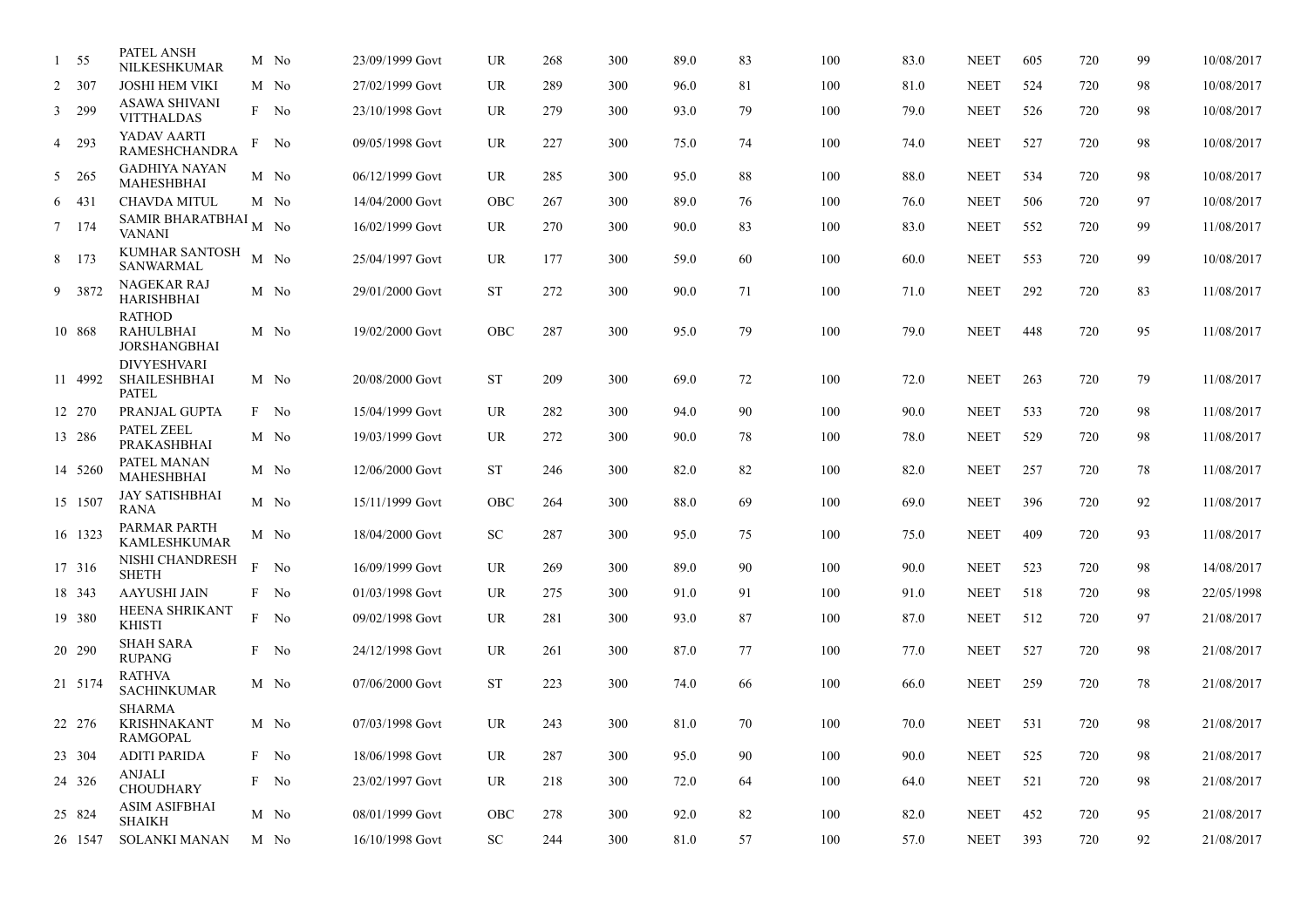| 27 5295  | <b>MAYURIBEN</b><br><b>KANTIBHAI TADVI</b>            |   | F No        | 05/10/1999 Govt | <b>ST</b>  | 149 | 300 | 49.0 | 74 | 100 | 74.0 | <b>NEET</b> | 256 | 720 | 78 | 21/08/2017 |
|----------|-------------------------------------------------------|---|-------------|-----------------|------------|-----|-----|------|----|-----|------|-------------|-----|-----|----|------------|
| 28 1609  | <b>ANU NEVIL</b><br><b>LAPSIWALA</b>                  |   | F No        | 18/12/1999 Govt | OBC        | 275 | 300 | 91.0 | 86 | 100 | 86.0 | <b>NEET</b> | 389 | 720 | 91 | 21/08/2017 |
| 29 1617  | <b>KOSAMBI SWARA</b>                                  |   | F No        | 17/07/1999 Govt | <b>SC</b>  | 254 | 300 | 84.0 | 79 | 100 | 79.0 | <b>NEET</b> | 389 | 720 | 91 | 21/08/2017 |
| 30 377   | <b>MANOJ SHARMA</b>                                   |   | M No        | 18/12/1999 Govt | <b>UR</b>  | 224 | 300 | 74.0 | 71 | 100 | 71.0 | <b>NEET</b> | 513 | 720 | 97 | 21/08/2017 |
| 31 339   | AAYUSHI JITENDRA<br><b>RAJANI</b>                     | F | No          | 26/10/1999 Govt | <b>UR</b>  | 268 | 300 | 89.0 | 81 | 100 | 81.0 | <b>NEET</b> | 519 | 720 | 98 | 21/08/2017 |
| 32 1718  | <b>VEDANT RAJ</b>                                     |   | M No        | 19/04/1999 Govt | <b>SC</b>  | 259 | 300 | 86.0 | 71 | 100 | 71.0 | <b>NEET</b> | 382 | 720 | 91 | 21/08/2017 |
| 33 1383  | <b>BHAVESH</b><br><b>MAKWANA</b>                      |   | M No        | 17/06/2000 Govt | <b>OBC</b> | 284 | 300 | 94.0 | 65 | 100 | 65.0 | <b>NEET</b> | 405 | 720 | 92 | 21/08/2017 |
| 34 1644  | <b>MODI PRIYAM</b><br><b>RAJESHKUMAR</b>              |   | M No        | 08/10/1999 Govt | OBC        | 278 | 300 | 92.0 | 86 | 100 | 86.0 | <b>NEET</b> | 387 | 720 | 91 | 21/08/2017 |
| 35 3517  | PRAYAG JARIWALA                                       |   | M No        | 19/07/1999 Govt | <b>UR</b>  | 280 | 300 | 93.0 | 73 | 100 | 73.0 | <b>NEET</b> | 594 | 720 | 99 | 09/08/2017 |
| 36 54884 | <b>SANTOSH KUMAR</b><br><b>MEENA</b>                  | M | No          | 17/06/1996 Govt | ST         | 223 | 300 | 74.0 | 63 | 100 | 63.0 | <b>NEET</b> | 438 | 720 | 94 | 11/08/2017 |
|          | 37 40010 JOT RAM                                      |   | M No        | 07/04/1998 Govt | <b>SC</b>  | 170 | 210 | 80.0 | 86 | 100 | 86.0 | <b>NEET</b> | 467 | 720 | 96 | 11/08/2017 |
| 38 55860 | <b>DEELIP KUMAR</b><br><b>MEENA</b>                   |   | M No        | 25/05/2000 Govt | ST         | 138 | 210 | 65.0 | 72 | 100 | 72.0 | <b>NEET</b> | 437 | 720 | 94 | 14/08/2017 |
| 39 4796  | PRIYA BISHT                                           |   | F No        | 07/11/1997 Govt | <b>UR</b>  | 276 | 300 | 92.0 | 88 | 100 | 88.0 | <b>NEET</b> | 584 | 720 | 99 | 12/08/2017 |
| 40 2731  | <b>ANKIT KUMAR</b>                                    |   | M No        | 01/03/1998 Govt | <b>OBC</b> | 140 | 210 | 66.0 | 81 | 100 | 81.0 | <b>NEET</b> | 601 | 720 | 99 | 11/08/2017 |
| 41 4375  | HARSHITA BOTHRA                                       | F | No          | 30/01/1999 Govt | <b>UR</b>  | 288 | 300 | 96.0 | 92 | 100 | 92.0 | <b>NEET</b> | 587 | 720 | 99 | 11/08/2017 |
| 42 39133 | <b>MANISHA YADAV</b>                                  | F | No          | 02/07/1995 Govt | SC         | 172 | 210 | 81.0 | 86 | 100 | 86.0 | <b>NEET</b> | 469 | 720 | 96 | 12/08/2017 |
| 43 4406  | <b>MUKUND SHARMA</b>                                  |   | M No        | 06/07/1999 Govt | <b>UR</b>  | 267 | 300 | 89.0 | 79 | 100 | 79.0 | <b>NEET</b> | 587 | 720 | 99 | 12/08/2017 |
| 44 4295  | <b>AAYUSHI MEHTA</b>                                  |   | F No        | 02/06/1998 Govt | <b>UR</b>  | 286 | 300 | 95.0 | 84 | 100 | 84.0 | <b>NEET</b> | 587 | 720 | 99 | 11/08/2017 |
| 45 22317 | <b>DHRUV</b><br><b>RAJESHKUMAR</b><br><b>PARMAR</b>   |   | M No        | 22/08/1999 Govt | <b>SC</b>  | 285 | 300 | 95.0 | 85 | 100 | 85.0 | <b>NEET</b> | 511 | 720 | 97 | 17/07/2017 |
|          | <b>PARAS</b>                                          |   |             |                 |            |     |     |      |    |     |      |             |     |     |    |            |
|          | 46 23356 CHANDRAKANT<br>PARMAR                        |   | M No        | 01/12/1999 Govt | <b>SC</b>  | 261 | 300 | 87.0 | 76 | 100 | 76.0 | <b>NEET</b> | 508 | 720 | 97 | 18/07/2017 |
| 47 23    | VISHNU SINGHAL                                        |   | M No        | 10/01/1998 Govt | <b>UR</b>  | 287 | 300 | 95.0 | 95 | 100 | 95.0 | <b>NEET</b> | 681 | 720 | 99 | 18/07/2017 |
| 48 2040  | <b>MUSKAN MIDDHA</b>                                  | F | No          | 17/07/1999 Govt | <b>UR</b>  | 290 | 300 | 96.0 | 95 | 100 | 95.0 | <b>NEET</b> | 610 | 720 | 99 | 21/07/2017 |
|          | 49 250319 SANTOSH KUMAR                               |   | M Yes       | 12/12/1998 Govt | <b>UR</b>  | 170 | 300 | 56.0 | 51 | 100 | 51.0 | <b>NEET</b> | 246 | 720 | 76 | 22/07/2017 |
| 50 4801  | <b>RAVINDRA PAL</b>                                   |   | M No        | 29/10/1998 Govt | <b>UR</b>  | 149 | 210 | 70.0 | 73 | 100 | 73.0 | <b>NEET</b> | 584 | 720 | 99 | 12/08/2017 |
| 51 1675  | HARDIK A JAIN                                         |   | M No        | 21/04/1999 Govt | UR.        | 273 | 300 | 91.0 | 78 | 100 | 78.0 | <b>NEET</b> | 615 | 720 | 99 | 19/07/2017 |
| 52 347   | <b>SRISHTY MAHESH</b><br><b>AGARWAL</b>               |   | M No        | 11/11/1998 Govt | <b>UR</b>  | 280 | 300 | 93.0 | 95 | 100 | 95.0 | <b>NEET</b> | 518 | 720 | 98 | 21/08/2017 |
| 53 287   | <b>CHAUDHARY</b><br><b>ANJALI</b><br><b>RAMNARESH</b> |   | F No        | 07/01/1998 Govt | <b>UR</b>  | 217 | 300 | 72.0 | 65 | 100 | 65.0 | <b>NEET</b> | 529 | 720 | 98 | 22/08/2017 |
| 54 297   | KAMARIA RUSHI<br>KANJI                                |   | M No        | 13/09/1999 Govt | UR         | 258 | 300 | 86.0 | 75 | 100 | 75.0 | <b>NEET</b> | 526 | 720 | 98 | 22/08/2017 |
| 55 1632  | <b>JADAV SHAIL</b><br>MAYURKUMAR                      |   | M No        | 16/03/1999 Govt | OBC        | 268 | 300 | 89.0 | 78 | 100 | 78.0 | <b>NEET</b> | 388 | 720 | 91 | 22/08/2017 |
| 56 1612  | <b>NIRALI</b><br>DHARMNEDRA<br>RANA                   |   | $\rm F~$ No | 09/11/1999 Govt | <b>SC</b>  | 265 | 300 | 88.0 | 78 | 100 | 78.0 | <b>NEET</b> | 389 | 720 | 91 | 22/08/2017 |
| 57 325   | <b>RUTVI SHOBHAN</b><br><b>VAIDYA</b>                 |   | $\rm F~$ No | 31/12/1999 Govt | UR         | 283 | 300 | 94.0 | 79 | 100 | 79.0 | <b>NEET</b> | 521 | 720 | 98 | 22/08/2017 |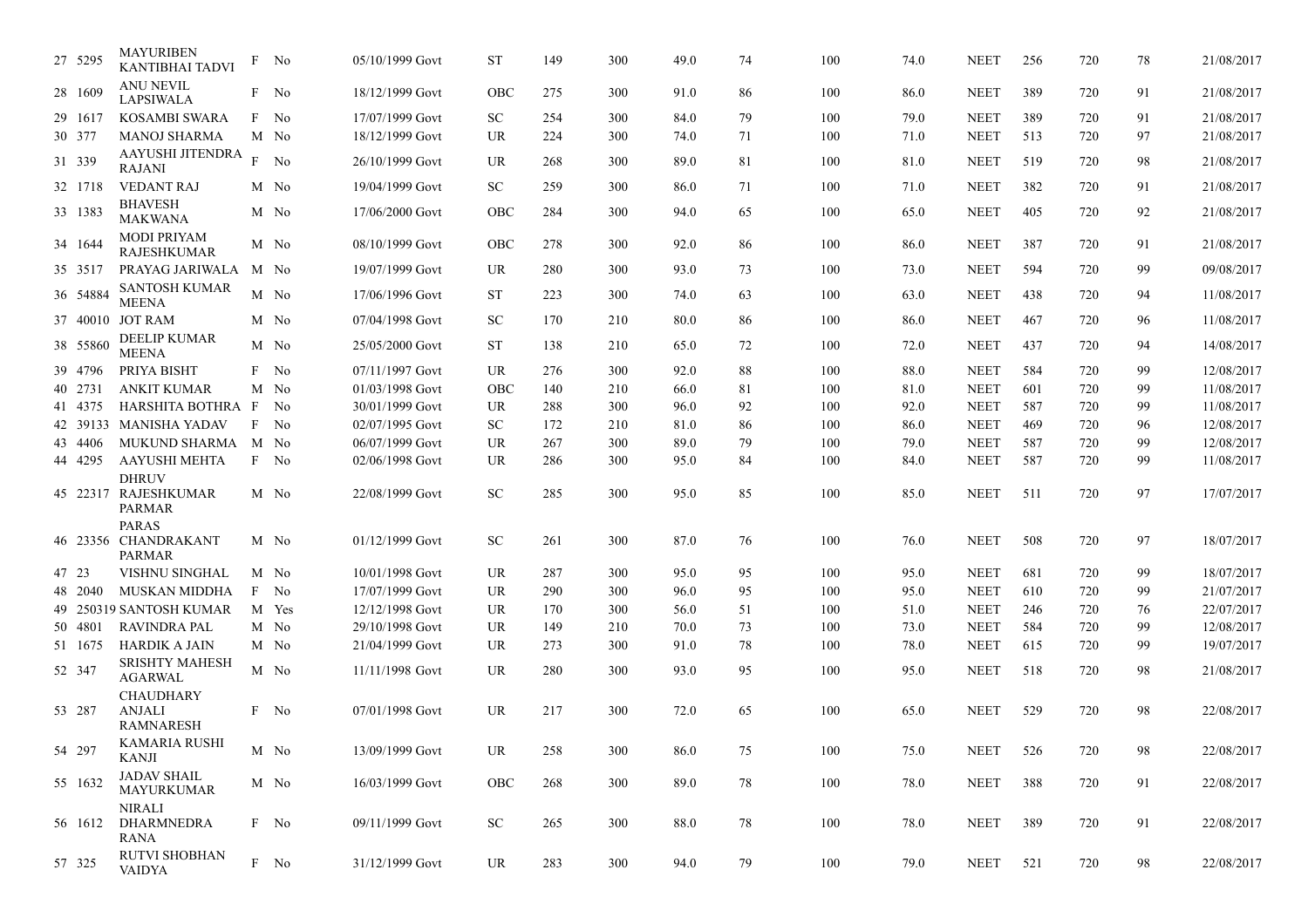|        | 58 1344 | <b>RATHOD</b><br><b>ASHISHKUMAR</b><br><b>GIRISHKUMAR</b> |   | M No           | 31/05/2000 Govt | OBC       | 288 | 300 | 96.0 | 73 | 100 | 73.0 | <b>NEET</b> | 408 | 720 | 93 | 22/08/2017 |
|--------|---------|-----------------------------------------------------------|---|----------------|-----------------|-----------|-----|-----|------|----|-----|------|-------------|-----|-----|----|------------|
|        | 59 342  | RADHIKA GOENKA                                            | F | No             | 14/05/1999 Govt | UR        | 273 | 300 | 91.0 | 82 | 100 | 82.0 | <b>NEET</b> | 519 | 720 | 98 | 22/08/2017 |
|        | 60 328  | <b>SINHA VIVEK</b>                                        |   | M No           | 25/08/1998 Govt | UR        | 237 | 300 | 79.0 | 71 | 100 | 71.0 | <b>NEET</b> | 521 | 720 | 98 | 22/08/2017 |
|        | 61 1769 | <b>CHAUHAN SUNIDHI</b><br><b>MAHESH</b>                   | F | No             | 04/07/1999 Govt | <b>SC</b> | 230 | 300 | 76.0 | 70 | 100 | 70.0 | <b>NEET</b> | 379 | 720 | 91 | 22/08/2017 |
|        | 62 1656 | <b>SAINI ANURAG</b>                                       |   | M No           | 10/06/1999 Govt | OBC       | 217 | 300 | 72.0 | 59 | 100 | 59.0 | <b>NEET</b> | 386 | 720 | 91 | 22/08/2017 |
|        |         | <b>SURAJ</b>                                              |   |                |                 |           |     |     |      |    |     |      |             |     |     |    |            |
|        | 63 356  | SHAMBHUBHAU<br><b>CHAURASIA</b>                           |   | M No           | 18/04/1999 Govt | UR        | 250 | 300 | 83.0 | 71 | 100 | 71.0 | <b>NEET</b> | 516 | 720 | 98 | 22/08/2017 |
|        | 64 1430 | <b>BHOJAK</b><br>SHREYASHKUMAR<br><b>SHAILESHBHAI</b>     |   | M No           | 30/04/2000 Govt | OBC       | 279 | 300 | 93.0 | 70 | 100 | 70.0 | <b>NEET</b> | 401 | 720 | 92 | 22/08/2017 |
|        | 65 1589 | NAYAK GAURAANG<br><b>KIRTIKUMAR</b>                       |   | M No           | 07/02/2000 Govt | OBC       | 259 | 300 | 86.0 | 68 | 100 | 68.0 | <b>NEET</b> | 390 | 720 | 91 | 22/08/2017 |
|        | 66 1002 | <b>JALANDHARA</b><br><b>VISHAL RAJUBHAI</b>               |   | M No           | 08/04/2000 Govt | OBC       | 250 | 300 | 83.0 | 47 | 100 | 47.0 | <b>NEET</b> | 434 | 720 | 94 | 22/08/2017 |
| 67 361 |         | ZANKHESH YOGESH<br><b>DESAI</b>                           |   | $M$ No         | 20/02/1999 Govt | UR        | 270 | 300 | 90.0 | 77 | 100 | 77.0 | <b>NEET</b> | 516 | 720 | 98 | 22/08/2017 |
|        | 68 278  | <b>THAKKAR DHRUV</b>                                      |   | M No           | 06/08/2000 Govt | UR        | 259 | 300 | 86.0 | 65 | 100 | 65.0 | <b>NEET</b> | 531 | 720 | 98 | 22/08/2017 |
|        | 69 355  | <b>TIWARI ISHWAR</b>                                      |   | M No           | 21/04/2000 Govt | UR        | 245 | 300 | 81.0 | 57 | 100 | 57.0 | <b>NEET</b> | 516 | 720 | 98 | 22/08/2017 |
|        | 70 360  | <b>RAHUL BAKHLE</b>                                       |   | M No           | 20/12/1998 Govt | UR        | 287 | 300 | 95.0 | 82 | 100 | 82.0 | <b>NEET</b> | 516 | 720 | 98 | 22/08/2017 |
|        | 71 330  | PATEL NIMA VENUS F                                        |   | No             | 03/05/1999 Govt | UR        | 262 | 300 | 87.0 | 76 | 100 | 76.0 | <b>NEET</b> | 520 | 720 | 98 | 22/08/2017 |
|        | 72 346  | <b>MEHTA KEEN</b>                                         | F | N <sub>0</sub> | 09/08/1999 Govt | UR        | 286 | 300 | 95.0 | 85 | 100 | 85.0 | <b>NEET</b> | 518 | 720 | 98 | 22/08/2017 |
|        | 73 1620 | PATEL RAJ DEEPAK M No                                     |   |                | 17/08/1999 Govt | OBC       | 247 | 300 | 82.0 | 56 | 100 | 56.0 | <b>NEET</b> | 389 | 720 | 91 | 22/08/2017 |
|        |         | <b>SHRADDHA</b>                                           |   |                |                 |           |     |     |      |    |     |      |             |     |     |    |            |
|        | 74 368  | PINAKIN TRIVEDI                                           |   | No             | 28/08/1999 Govt | UR        | 282 | 300 | 94.0 | 86 | 100 | 86.0 | <b>NEET</b> | 514 | 720 | 98 | 22/08/2017 |
|        | 75 379  | <b>JAGETIA MAYANK</b><br><b>SURESH</b>                    |   | M No           | 29/11/1999 Govt | <b>UR</b> | 255 | 300 | 85.0 | 58 | 100 | 58.0 | <b>NEET</b> | 512 | 720 | 97 | 22/08/2017 |
|        | 76 305  | PATEL SHAURYA<br><b>VISHNUBHAI</b>                        |   | M No           | 22/09/1999 Govt | UR        | 259 | 300 | 86.0 | 75 | 100 | 75.0 | <b>NEET</b> | 525 | 720 | 98 | 22/08/2017 |
| 77 211 |         | <b>MIPASHA ANISH</b><br><b>PATEL</b>                      |   | F No           | 29/03/1999 Govt | UR        | 267 | 300 | 89.0 | 83 | 100 | 83.0 | <b>NEET</b> | 545 | 720 | 98 | 22/08/2017 |
|        | 78 340  | <b>BHATT MITHIL</b><br><b>SAMIR</b>                       |   | M No           | 03/02/1999 Govt | UR        | 288 | 300 | 96.0 | 85 | 100 | 85.0 | <b>NEET</b> | 519 | 720 | 98 | 22/08/2017 |
|        | 79 1667 | RATHOD DHRUVI<br><b>RAMESHBHAI</b>                        |   | F No           | 12/11/1999 Govt | OBC       | 255 | 300 | 85.0 | 81 | 100 | 81.0 | <b>NEET</b> | 386 | 720 | 91 | 22/08/2017 |
|        | 80 1513 | <b>CHAMPANERA</b><br><b>JAHNAVI ATUL</b>                  |   | F No           | 05/06/1999 Govt | OBC       | 277 | 300 | 92.0 | 84 | 100 | 84.0 | <b>NEET</b> | 395 | 720 | 92 | 23/08/2017 |
|        | 81 5749 | <b>RABARI PURI</b><br><b>GARCHAR</b><br>PUNJABHAI         |   | F No           | 13/08/1999 Govt | <b>ST</b> | 224 | 300 | 74.0 | 68 | 100 | 68.0 | <b>NEET</b> | 246 | 720 | 76 | 23/08/2017 |
|        | 82 373  | <b>DEVNANI KIRTI</b><br>KANAIYALAL                        |   | $\rm F~$ No    | 30/10/1999 Govt | UR.       | 248 | 300 | 82.0 | 77 | 100 | 77.0 | <b>NEET</b> | 513 | 720 | 97 | 23/08/2017 |
|        | 83 296  | VIBHOR AGARWAL                                            |   | M No           | 19/04/1999 Govt | UR        | 286 | 300 | 95.0 | 83 | 100 | 83.0 | <b>NEET</b> | 526 | 720 | 98 | 23/08/2017 |
|        | 84 359  | PRATIKKUMAR<br><b>PATEL</b>                               |   | M No           | 09/01/1999 Govt | UR        | 285 | 300 | 95.0 | 78 | 100 | 78.0 | <b>NEET</b> | 516 | 720 | 96 | 23/08/2017 |
|        | 85 5976 | <b>JOYKUMAR</b><br>LALJIBHAI MODIYA                       |   | M No           | 17/03/1999 Govt | <b>ST</b> | 207 | 300 | 69.0 | 47 | 100 | 47.0 | <b>NEET</b> | 241 | 720 | 76 | 23/08/2017 |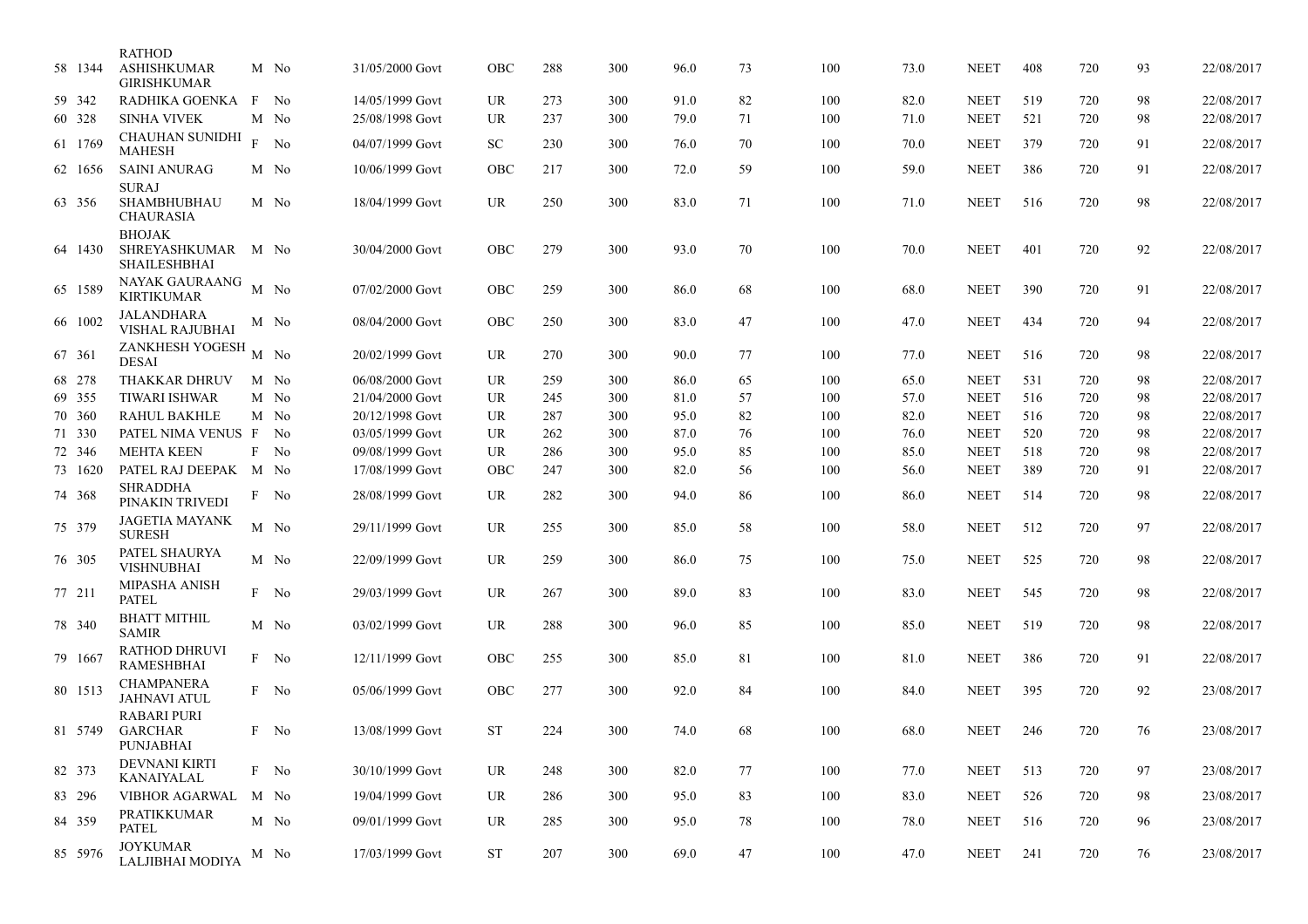| 86 1679  | <b>BARIYA</b><br><b>KALYANSINH</b>                       | M No | 25/06/1999 Govt | OBC       | 275 | 300 | 91.0 | 76 | 100 | 76.0 | <b>NEET</b> | 385 | 720 | 91     | 22/08/2017 |
|----------|----------------------------------------------------------|------|-----------------|-----------|-----|-----|------|----|-----|------|-------------|-----|-----|--------|------------|
| 87 1441  | PATEL RONAKBEN<br><b>MANOJBHAI</b>                       | F No | 01/05/1999 Govt | OBC       | 221 | 300 | 73.0 | 63 | 100 | 63.0 | <b>NEET</b> | 400 | 720 | 92     | 23/08/2017 |
| 88 341   | <b>JAMNANI RAGHAV</b><br><b>SANTOSHKUMAR</b>             | M No | 13/09/1999 Govt | UR        | 285 | 300 | 95.0 | 76 | 100 | 76.0 | <b>NEET</b> | 519 | 720 | 98     | 22/08/2017 |
| 89 289   | <b>JAIN YASHKUMAR</b><br>PRAKASHBHAI                     | M No | 23/12/1998 Govt | UR        | 238 | 300 | 79.0 | 80 | 100 | 80.0 | <b>NEET</b> | 528 | 720 | 98     | 09/08/2017 |
| 90 4601  | <b>VASAVA</b><br><b>SAHILKUMAR</b><br><b>TEDGYABHAI</b>  | M No | 20/01/1999 Govt | <b>ST</b> | 212 | 300 | 70.0 | 64 | 100 | 64.0 | <b>NEET</b> | 272 | 720 | $80\,$ | 09/08/2017 |
| 91 1282  | <b>MAKAWANA</b><br><b>LOKESH</b><br>PRAFULBHAI           | M No | 11/02/2000 Govt | OBC       | 247 | 300 | 82.0 | 77 | 100 | 77.0 | <b>NEET</b> | 412 | 720 | 93     | 09/08/2017 |
| 92 1000  | <b>BALDANIYA</b><br><b>VIKRAM</b><br><b>BHIKUBHAI</b>    | M No | 12/06/1999 Govt | OBC       | 245 | 300 | 81.0 | 55 | 100 | 55.0 | <b>NEET</b> | 434 | 720 | 94     | 09/08/2017 |
| 93 1115  | PATEL SANKET<br><b>VINODBHAI</b>                         | M No | 12/04/1999 Govt | OBC       | 276 | 300 | 92.0 | 79 | 100 | 79.0 | <b>NEET</b> | 424 | 720 | 94     | 09/08/2017 |
| 94 190   | <b>MAHEK KHANNA</b>                                      | F No | 02/09/1998 Govt | UR        | 277 | 300 | 92.0 | 82 | 100 | 82.0 | <b>NEET</b> | 548 | 720 | 98     | 09/08/2017 |
| 95 5197  | <b>RATHOD</b><br>PARANJAYKUMAR<br>LAXMANSINH             | M No | 30/12/1999 Govt | <b>ST</b> | 198 | 300 | 66.0 | 44 | 100 | 44.0 | <b>NEET</b> | 259 | 720 | 78     | 09/08/2017 |
| 96 233   | DIMPLE MALWIYA                                           | F No | 27/06/1998 Govt | UR        | 286 | 300 | 95.0 | 88 | 100 | 88.0 | <b>NEET</b> | 542 | 720 | 98     | 09/08/2017 |
| 97 932   | <b>RAMPARIYA</b><br><b>DHWANI</b><br><b>JAYSUKHBHAI</b>  | F No | 30/03/2000 Govt | OBC       | 270 | 300 | 90.0 | 74 | 100 | 74.0 | <b>NEET</b> | 440 | 720 | 95     | 09/08/2017 |
| 98 309   | <b>KUNDAWALA</b><br><b>BURHAN</b><br><b>KAIDZOHAR</b>    | M No | 23/10/1989 Govt | OBC       | 256 | 300 | 85.0 | 68 | 100 | 68.0 | <b>NEET</b> | 524 | 720 | 98     | 09/08/2017 |
| 99 3779  | PATEL CHAITA<br><b>SHAILESHBHAI</b>                      | F No | 16/12/1999 Govt | <b>ST</b> | 283 | 300 | 94.0 | 79 | 100 | 79.0 | <b>NEET</b> | 295 | 720 | 83     | 09/08/2017 |
| 100 75   | <b>RAJPUROHIT</b><br><b>RANJEET</b><br><b>SURESHBHAI</b> | M No | 27/09/1997 Govt | UR        | 234 | 300 | 78.0 | 63 | 100 | 63.0 | <b>NEET</b> | 593 | 720 | 99     | 09/08/2017 |
| 101 1358 | CHAUDHARI JAY<br><b>RANJITKUMAR</b>                      | M No | 10/04/1999 Govt | OBC       | 275 | 300 | 91.0 | 75 | 100 | 75.0 | <b>NEET</b> | 407 | 720 | 93     | 09/08/2017 |
| 102 322  | SHIVANI SHAKYA                                           | F No | 19/03/1999 Govt | UR        | 267 | 300 | 89.0 | 90 | 100 | 90.0 | <b>NEET</b> | 522 | 720 | 98     | 09/08/2017 |
| 103 1467 | <b>KHATRI SABA</b><br><b>ALTAF</b>                       | F No | 18/01/1998 Govt | OBC       | 242 | 300 | 80.0 | 65 | 100 | 65.0 | <b>NEET</b> | 399 | 720 | 92     | 09/08/2017 |
| 104 181  | <b>BHANAWALA</b><br>NEELKANTH                            | M No | 08/12/1999 Govt | UR        | 282 | 300 | 94.0 | 89 | 100 | 89.0 | <b>NEET</b> | 551 | 720 | 99     | 09/08/2017 |
| 105 905  | PRAJAPATI<br><b>KRUSHAL</b><br><b>SHAILESHBHAI</b>       | M No | 25/11/1999 Govt | OBC       | 296 | 300 | 98.0 | 85 | 100 | 85.0 | <b>NEET</b> | 443 | 720 | 95     | 09/08/2017 |
| 106 1373 | <b>MAKWANA</b><br><b>TAPASHKUMAR</b><br>RAMESHBHAI       | M No | 28/01/2000 Govt | <b>SC</b> | 279 | 300 | 93.0 | 81 | 100 | 81.0 | <b>NEET</b> | 405 | 720 | 92     | 09/08/2017 |
| 107 288  | <b>GOTI ZEEL</b><br><b>PRAVINBHAI</b>                    | M No | 15/06/1998 Govt | <b>UR</b> | 240 | 300 | 80.0 | 69 | 100 | 69.0 | <b>NEET</b> | 529 | 720 | 98     | 09/08/2017 |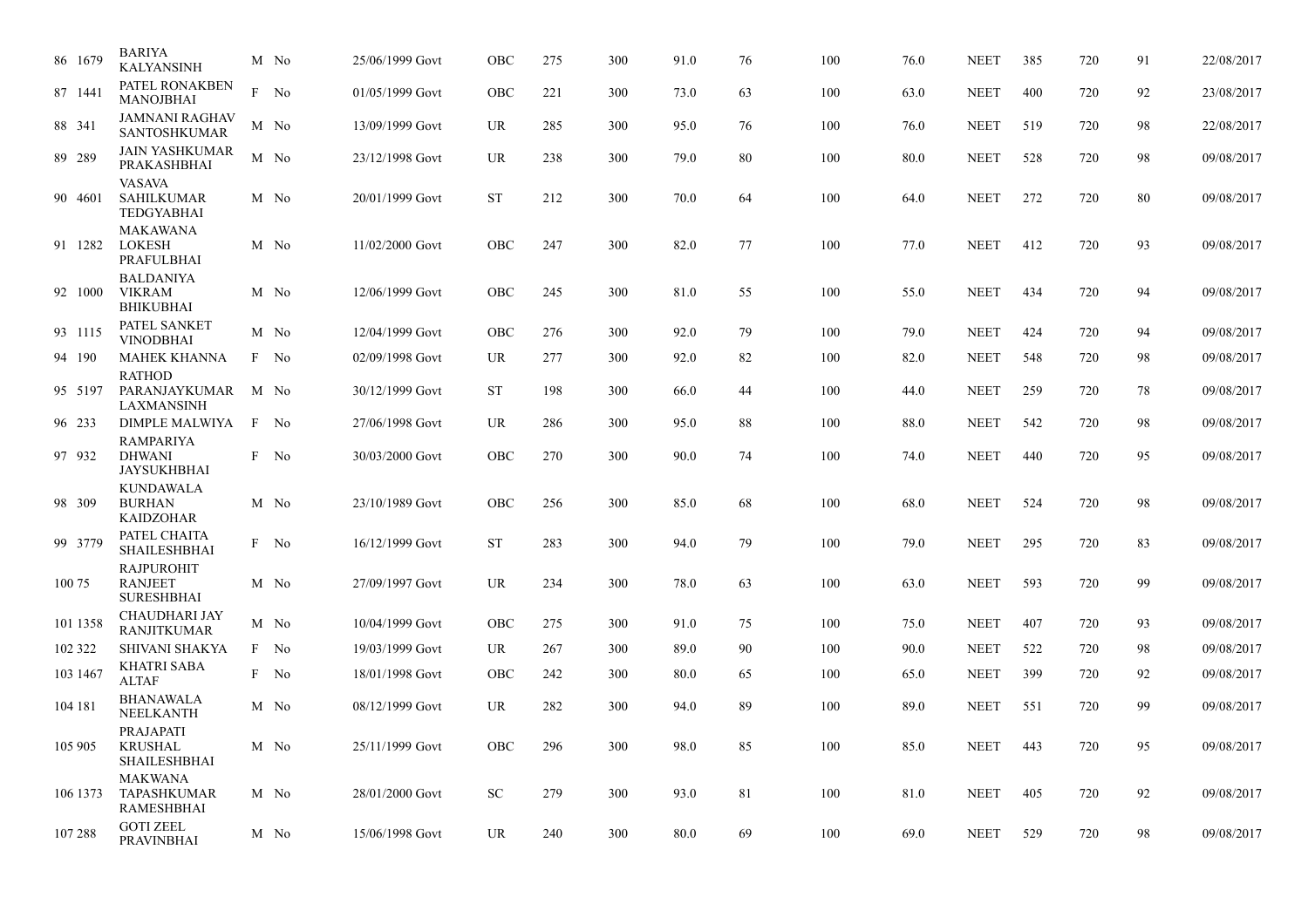| 108 285   | <b>ARKADEEP</b><br><b>BHOUMICK</b>                    |   | M No  | 08/05/2000 Govt | UR         | 266 | 300 | 88.0 | 82 | 100 | 82.0 | <b>NEET</b> | 529 | 720 | 98 | 09/08/2017 |
|-----------|-------------------------------------------------------|---|-------|-----------------|------------|-----|-----|------|----|-----|------|-------------|-----|-----|----|------------|
| 109 5123  | <b>DEVANSHI</b>                                       |   | F No  | 13/01/2000 Govt | <b>ST</b>  | 256 | 300 | 85.0 | 82 | 100 | 82.0 | <b>NEET</b> | 260 | 720 | 78 | 09/08/2017 |
| 110 252   | <b>DHAIRYA</b><br><b>RAKESHKUMAR</b><br>PATEL         |   | M No  | 11/11/1999 Govt | UR         | 197 | 300 | 65.0 | 64 | 100 | 64.0 | <b>NEET</b> | 536 | 720 | 98 | 09/08/2017 |
| 111 1293  | <b>BRAHMBHATT</b><br>KRISHNA                          |   | F No  | 15/12/1997 Govt | OBC        | 229 | 300 | 76.0 | 71 | 100 | 71.0 | <b>NEET</b> | 411 | 720 | 93 | 09/08/2017 |
| 112 263   | VRUTIKA DILIPBHAI $_{\rm F}$<br>PATEL                 |   | No    | 03/09/1999 Govt | UR         | 254 | 300 | 84.0 | 79 | 100 | 79.0 | <b>NEET</b> | 534 | 720 | 98 | 09/08/2017 |
| 113 4456  | PATEL TWISHA<br><b>SANJIV</b>                         |   | F No  | 28/02/1997 Govt | <b>ST</b>  | 250 | 300 | 83.0 | 90 | 100 | 90.0 | <b>NEET</b> | 276 | 720 | 81 | 10/08/2017 |
| 114 210   | <b>DHRUVIL</b><br><b>BHAVTOSH RAVAL</b>               |   | M No  | 18/09/1999 Govt | <b>UR</b>  | 269 | 300 | 89.0 | 83 | 100 | 83.0 | <b>NEET</b> | 545 | 720 | 98 | 10/08/2017 |
| 115 4422  | <b>TWISHA</b><br>CHANDRAKANT<br><b>PATEL</b>          |   | F No  | 30/04/1999 Govt | <b>ST</b>  | 262 | 300 | 87.0 | 84 | 100 | 84.0 | <b>NEET</b> | 277 | 720 | 81 | 10/08/2017 |
| 116 5379  | <b>PATEL</b><br>VARSHILKUMAR<br>CHANDRESHKUMAR        |   | M No  | 30/09/1999 Govt | <b>ST</b>  | 237 | 300 | 79.0 | 87 | 100 | 87.0 | <b>NEET</b> | 254 | 720 | 78 | 10/08/2017 |
| 117 159   | PALAK BASANTANI F No                                  |   |       | 29/10/1999 Govt | <b>UR</b>  | 286 | 300 | 95.0 | 87 | 100 | 87.0 | <b>NEET</b> | 558 | 720 | 99 | 09/08/2017 |
| 118 319   | <b>KARTIKEY</b><br>VISHVASH TYAGI                     |   | M No  | 17/05/1999 Govt | UR         | 280 | 300 | 93.0 | 91 | 100 | 91.0 | <b>NEET</b> | 522 | 720 | 98 | 09/08/2017 |
| 119 4974  | PATEL KHUSHBU<br><b>NATUBHAI</b>                      |   | F No  | 29/03/2000 Govt | <b>ST</b>  | 267 | 300 | 89.0 | 82 | 100 | 82.0 | <b>NEET</b> | 264 | 720 | 79 | 09/08/2017 |
| 120 259   | PARTH<br><b>DIPAKKUMAR PATEL</b>                      |   | M No  | 23/02/2000 Govt | <b>UR</b>  | 247 | 300 | 82.0 | 61 | 100 | 61.0 | <b>NEET</b> | 535 | 720 | 98 | 09/08/2017 |
| 121 311   | <b>PRACHI</b><br><b>HEMALKUMAR</b><br><b>SHAH</b>     |   | F No  | 21/03/2000 Govt | <b>UR</b>  | 282 | 300 | 94.0 | 89 | 100 | 89.0 | <b>NEET</b> | 524 | 720 | 98 | 09/08/2017 |
| 122 15878 | <b>SHANKAR KISHOR</b><br><b>SINGH</b>                 |   | M Yes | 10/10/1999 Govt | <b>UR</b>  | 119 | 300 | 39.0 | 50 | 100 | 50.0 | <b>NEET</b> | 130 | 720 | 49 | 09/08/2017 |
| 123 95    | <b>DIVYAM SHAH</b>                                    |   | M No  | 05/07/1999 Govt | UR.        | 258 | 300 | 86.0 | 74 | 100 | 74.0 | <b>NEET</b> | 584 | 720 | 99 | 09/08/2017 |
| 124 324   | <b>SUMIT</b><br><b>ASHOKKUMAR</b><br><b>SRIVASTAV</b> |   | M No  | 14/03/1997 Govt | UR         | 260 | 300 | 86.0 | 77 | 100 | 77.0 | <b>NEET</b> | 522 | 720 | 98 | 09/08/2017 |
| 125 283   | MUSKAN GOYAL                                          |   | F No  | 18/01/1999 Govt | UR.        | 258 | 300 | 86.0 | 75 | 100 | 75.0 | <b>NEET</b> | 53  | 720 | 98 | 09/08/2017 |
| 126 321   | HUSSAIN IMTIAZ<br>LAKDAWALA                           |   | M No  | 18/06/1999 Govt | UR         | 258 | 300 | 86.0 | 75 | 100 | 75.0 | <b>NEET</b> | 522 | 720 | 98 | 09/08/2017 |
| 127 631   | <b>JINJALA HITESH</b><br><b>DAYABHAI</b>              |   | M No  | 25/10/1997 Govt | <b>OBC</b> | 278 | 300 | 92.0 | 83 | 100 | 83.0 | <b>NEET</b> | 474 | 720 | 96 | 09/08/2017 |
| 128 1493  | <b>AAYUSHI</b><br>MANISHKUMAR<br><b>MEHTA</b>         |   | F No  | 14/05/1999 Govt | OBC        | 286 | 300 | 95.0 | 83 | 100 | 83.0 | <b>NEET</b> | 396 | 720 | 92 | 08/08/2017 |
| 129 1575  | LINA PARESHBHAI<br><b>PATEL</b>                       | F | No    | 31/08/1999 Govt | OBC        | 264 | 300 | 88.0 | 86 | 100 | 86.0 | <b>NEET</b> | 391 | 720 | 92 | 08/08/2017 |
| 130 1186  | <b>AKANKSHA</b><br><b>MAHESHBHAI PATEL</b>            |   | No    | 09/07/1999 Govt | OBC        | 261 | 300 | 87.0 | 88 | 100 | 88.0 | <b>NEET</b> | 418 | 720 | 93 | 08/08/2017 |
| 131 1074  | <b>GANDHI MILIND</b><br><b>MINESH</b>                 |   | M No  | 06/10/1999 Govt | OBC        | 265 | 300 | 88.0 | 70 | 100 | 70.0 | <b>NEET</b> | 428 | 720 | 94 | 08/08/2017 |